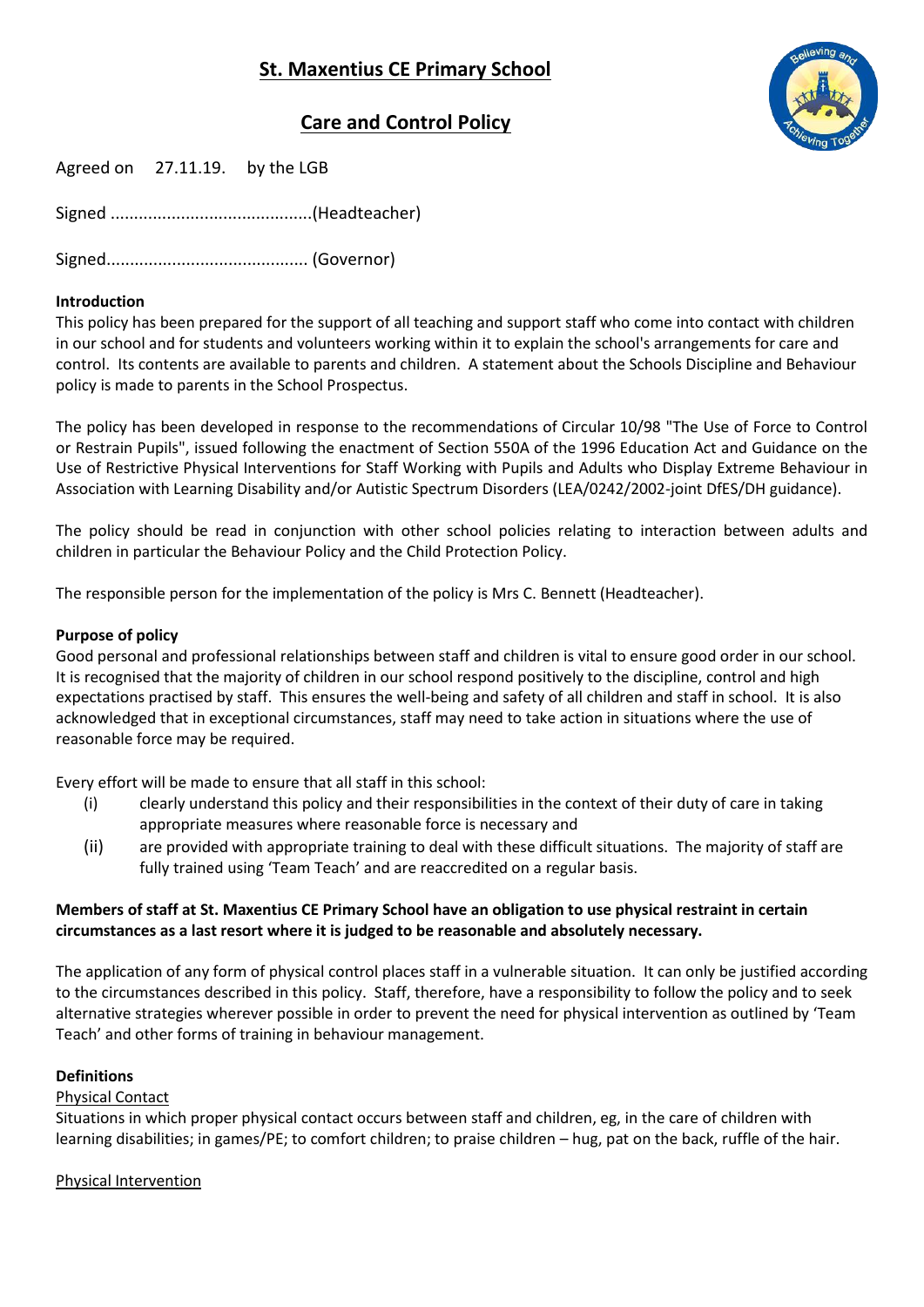This may be used to divert a child from a destructive or disruptive action, for example guiding or leading a child by the hand, arm or shoulder with little or no force, gently lifting away from a situation. In our school this is referred to as Caring 'C's.

## Physical Control/Restraint

This will involve the use of reasonable force when there is an immediate risk to children, staff or property. The holds used in this school are one/two person single elbow, one/two person double elbow, standing wrap, seated wraps on sofa, chairs or floor. All such incidents are recorded.

### **Underpinning values**

Everyone attending or working in this school has a right to:

- **F** recognition of their unique identity;
- be treated with respect and dignity;
- learn and work in a safe environment
- be protected from harm, violence, assault and acts of verbal abuse

Children attending this school and their parents have a right to:

- individual consideration of child needs by the staff who have responsibility for their care and protection;
- expect staff to undertake their duties and responsibilities in accordance with the school's policies;
- be informed about school rules, relevant policies and the expected conduct of all children and staff working in school;
- be informed about the school's complaints procedure.

The school will ensure that children understand the need for and respond to clearly defined limits which govern behaviour in the school.

Parents should have committed themselves through the Home-School Agreement to ensure the good behaviour of their child and that he/she understands and follows the Schools' Behaviour Policy.

At St. Maxentius School all teachers are authorised to use reasonable force by the Headteacher to manage or control children. Within this school, this authorisation will be extended to the following:

> SNAs Teaching Assistants Welfare Assistants Admin staff

Authorisation is not given to students, volunteers or parents.

The Headteacher is responsible for making clear to whom such authorisation has been given, in what circumstances and settings they may use physical control and for what duration of time this authorisation will last. The Headteacher will ensure that those authorised are aware of, and understand, what the authorisation entails. Other staff whom the Headteacher has not authorised will be asked to contact an authorised member of staff immediately they see a potential problem.

Supply staff will not be authorised to use reasonable force unless they are familiar with this school's policy and have undertaken training. However, if an authorised member of staff needs assistance then they can be asked to support that person.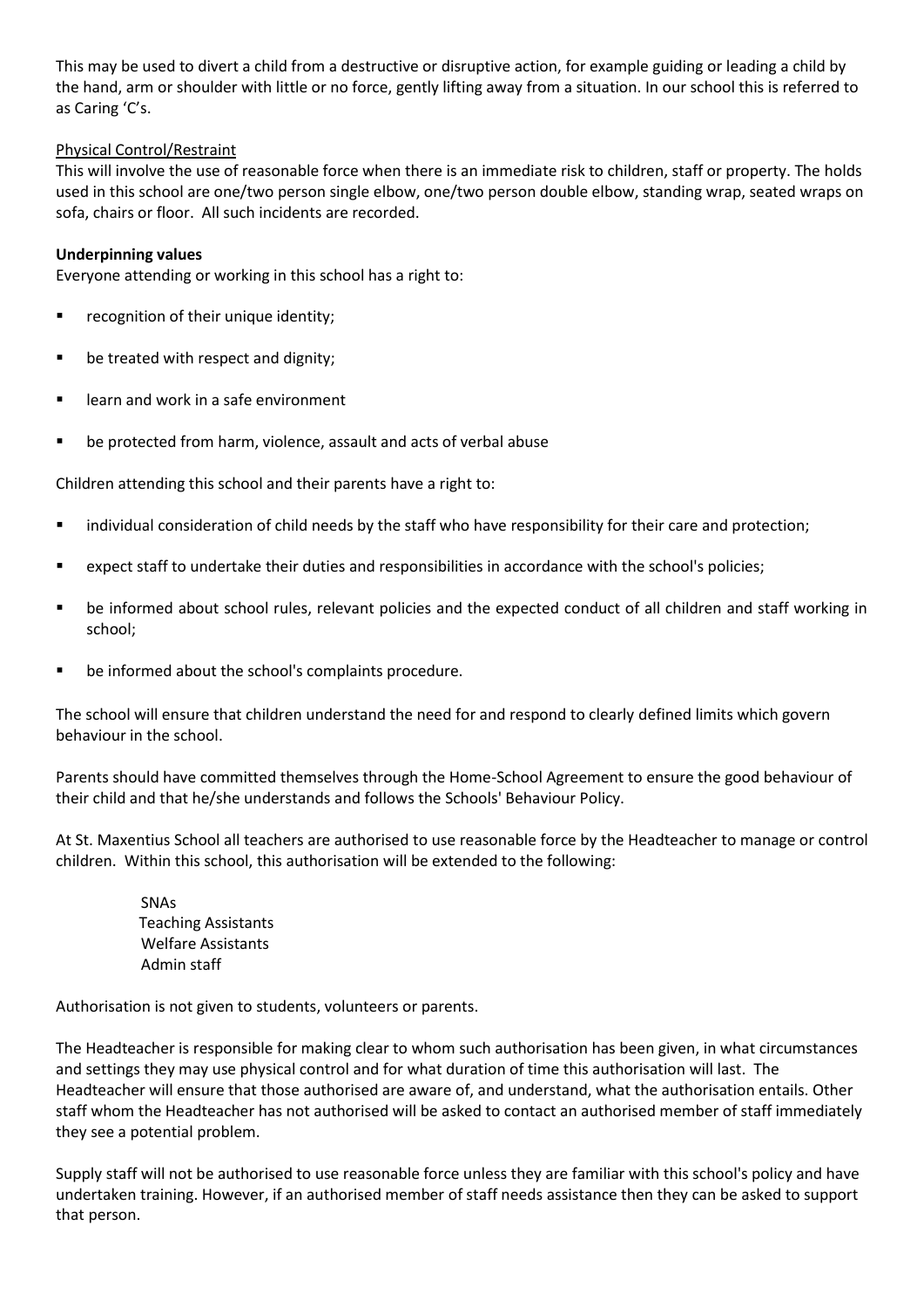The Headteacher will maintain a list of those who have been authorised and training which has been provided. This list will be reviewed termly.

## **Staff from the Authority working within the school**

Support Services will have their own policies of care and control of children but service staff will, whilst on school premises, be expected to be aware of and operate within the policy of this school.

### **Training**

Training for **all** authorised staff will be made available and will be the responsibility of the Headteacher. No member of staff will be expected to undertake the use of reasonable force without appropriate training. Prior to the provision of training, guidance will be given on action to be taken. Arrangements will be made clear as part of the induction of staff and training will be provided as part of on-going staff development. Staff will be trained in the 'Team Teach Approach' by the two qualified instructors.

'Team Teach' is a structured, non-violent, staff development programme.

Staff will be trained in some personal safety (breakaway) techniques as well as holds deemed suitable for using with primary aged children that provides a gradual and graded system of response as outlined previously.

## **Strategies for dealing with challenging behaviour**

Staff consistently use positive strategies to encourage acceptable behaviour and good order.

Every effort will be made to resolve conflicts positively and without harm to children or staff, property, buildings or the environment using strategies such as humour, diversion, diffusion and negotiation - giving choices. Where unacceptable behaviour continues to threaten good order and discipline and provokes intervention, some or all of the following approaches should be taken according to the circumstances of the incident:

- Verbal acknowledgement of unacceptable behaviour with request for the child to refrain; (this includes negotiation, care and concern)
- Further verbal reprimand stating:
- that this is the second request for compliance:
- an explanation of why observed behaviour is unacceptable;
- an explanation of what will happen if the unacceptable behaviour continues
- Warning of intention to intervene physically and that this will cease when the child complies. If possible summon assistance.
- Physical intervention. Reasonable force uses the minimum degree of force to prevent a child harming him or herself, others or property.

#### **Escalating situations**

The 1996 Education Act (Section 55O A) stipulates that reasonable force may be used to prevent a child from doing, or continuing to do any of the following:

- engaging in any behaviour prejudicial to maintaining good order and discipline at the school or among any of its children, whether the behaviour occurs in a classroom during a teaching session or elsewhere (this includes authorised out-of-school activities);
- self-injuring or placing him or herself at risk;
- to prevent running towards a busy road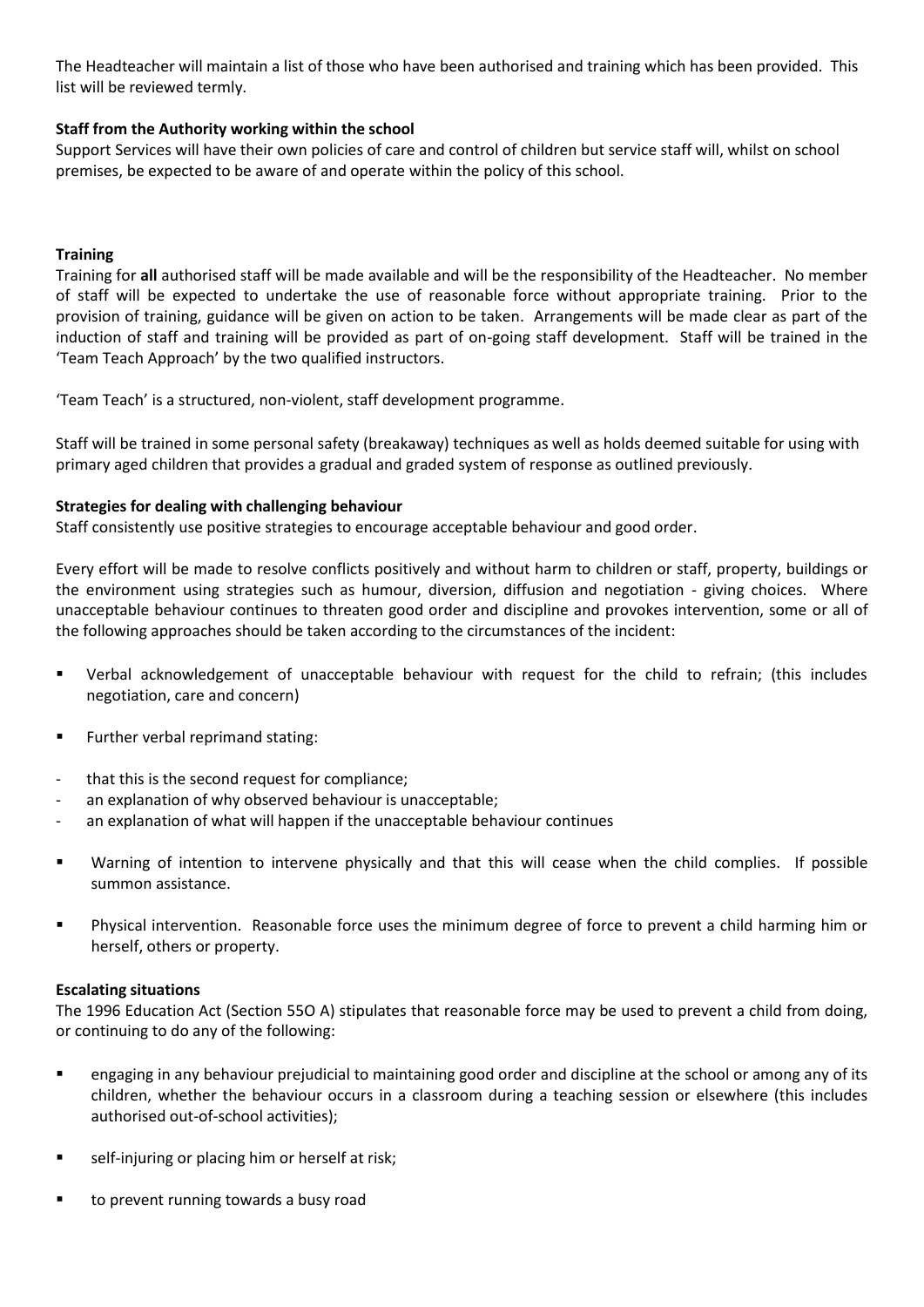- injuring others;
- causing damage to property, including that of the child himself or herself;
- committing a criminal offence (even if the child is below the age of criminal responsibility).

## **Types of incidents**

The incidents described in Circular 10/98 fall into three broad categories:

(a) where action is necessary in self-defence or because there is an imminent risk of injury; where there is a developing risk of injury, or significant damage to property; where a child is behaving in a way that is compromising good order or discipline;

Examples of situations which fall within one of the first two categories are: a child attacks a member of staff, or another child;

- children are fighting;
- a child is engaged in, or is on the verge of committing, deliberate damage or vandalism to property;
- a child is causing, or at risk of causing, injury or damage by accident, by rough play, or by misuse of dangerous materials or objects;
- a child is running in a corridor or on a stairway in a way which he or she might have or cause an accident likely to injure him or herself or others;
- a child absconds from a class or tries to leave school (NB this will only apply if a child could be at risk if not kept in the classroom or at school). The SMT will be informed immediately. Y3 and KS 1 children are to be tracked immediately for their own safety as there are busy roads close to the school.

"The use of double or high door handles in classrooms or locking outside doors, as a safety measure and/or security precaution when children are supervised by an adult would be considered a reasonable measure to prevent a significant risk of harm within a school's duty of care to its children." Ref:LEA/0242/2002

Examples of situations which fall into the third category are: a child persistently refuses to obey an order to leave a classroom; a child is behaving in a way that is seriously disrupting a lesson.

# **Acceptable measures of physical intervention / physical control**

The use of any degree of force can only be deemed reasonable if:

- (a) it is warranted by the particular circumstances of the incident;
- (b) it is delivered in accordance with the seriousness of the incident and the consequences which it is desired to prevent;
- (c) it is carried out as the minimum to achieve the desired result;
- (d) the age, understanding and gender of the child are taken into account;
- (e) it is likely to achieve the desired result.
- (f) warranted by the particular circumstances of the incident;

Wherever possible assistance should be sought from another member of staff before intervening.

# **Physical intervention uses the minimum degree of force necessary for the shortest period of time to prevent a child harming himself, herself, others or property.**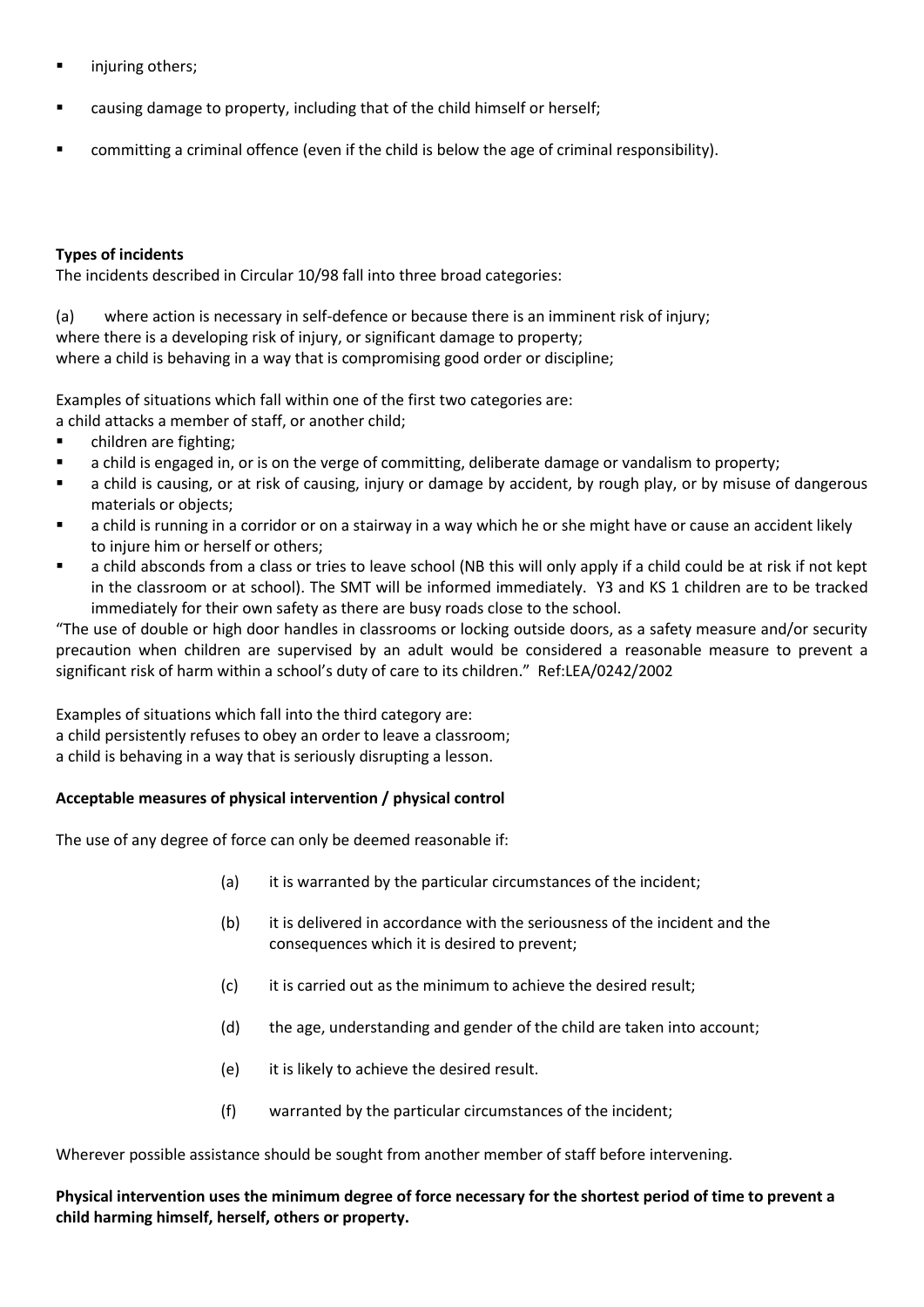This form of physical intervention may involve staff:

- physically interposing themselves between children;
- **blocking a child's path;**
- escorting a child usually by leading by the hand or arm with little or no force
- shepherding a child away
- lifting a child away (dependent on the size of the child)

In extreme circumstances, trained staff may need to use more restrictive holds where physical control is exercised

Any such measures will be most effective in the context of the overall ethos of the school, the way in which staff exercise their responsibilities and the behaviour management strategies used. Wherever reasonable force is used, staff must keep talking to the child.

#### **Recording**

Where physical intervention has been used to manage a child, a record of the incident **may** need to be kept on the child's contact sheet. Where physical control or restraint has been used a record of the incident **will** be kept. The record will include

- name of child
- date, time and place of incident
- a brief description of the incident and actions taken.

An Incident form will be completed as soon as possible after the incident, normally prior to staff going off duty and be signed by the Headteacher or Deputy Headteacher.

In addition, specific details of the use of reasonable force will be recorded which will include:

- how the incident developed;
- attempts made to calm the situation;
- names of any staff or children who witnessed the incident; the outcome of the incident including any injuries sustained, by any child or member of staff;
- any damage to property which has resulted;
- whether/how parents have been informed;
- and, after investigation, a summary of actions taken.

After the review of the incident, copies of the record will be placed on the child's file and in the school's general file on the use of reasonable force.

A Health and Safety Accident/Incident Form will be completed and returned to the Authority if any injury has been caused.

Where staff have been involved in an incident involving reasonable force they should have access to counselling and support. Within the school, this will be made available through the Headteacher.

#### **Action after an incident**

The Headteacher will ensure that each incident is reviewed and investigated further as required. If further action is required in relation to a member of staff or a child, this will be pursued through the appropriate procedure:

- Child Protection Procedure (this may involve investigations by Police and/or Social Services)
- Staff Facing Allegations of Abuse Procedure
- Staff or Child Disciplinary Procedure
- School Behaviour Policy
- Exclusions Procedure